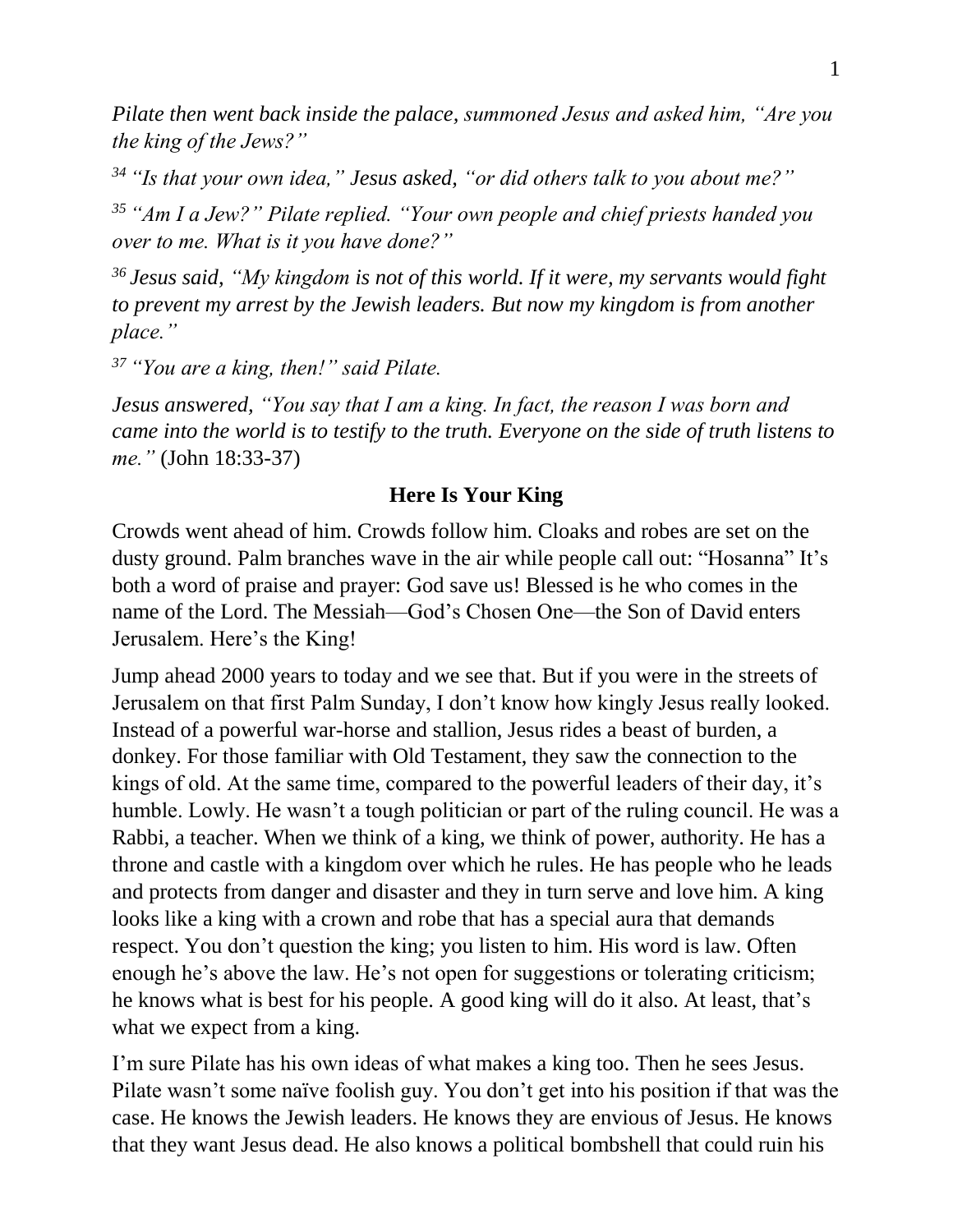career when he sees one. As Pilate enters into the palace in the early hours of that Friday morning he puts Jesus to the question, "Are you the king of the Jews?" That's the accusation brought against him. This is why Jesus is supposed to be put to death by the Romans—Jesus is a danger to the Roman Empire! But Pilate sees Jesus. Still, his curiosity is piqued. In Pilate's eyes I'm sure all he sees is just another ordinary looking Jewish man, mid-thirties, whose face really wouldn't stick out in a crowd. Maybe he heard rumors about a guy who did miracles and stuff. Maybe Pilate had heard talk about a ruckus going on a few days ago on Sunday about a Messiah Son of someone who comes in the name of the Jewish people's God. Even then, this can't be that guy, can it? Then again, who knows how much actually reached Pilate's ears or that he cared. Then there's this guy and the accusation. He's clearly been forced to stay awake all night, beaten, slapped, bruised, dried spit on him and abused. This guy who is tied up and bound being handed over to the hated Romans by his own people to be killed, "**Are you, Jesus, really the king of the Jews**?"

In certain ways we might find ourselves asking a similar question. Are you the king, Jesus? Because if you are, why do you allow accidents to happen that kill people we love? Why don't you zap out that cancer, that sickness, why do allow her to continue to suffer? Why do you allow minds to be betrayed with depression and anxiety and all sorts of mental illnesses? Why don't you do something so that she sees what she is doing is wrong and hurting her?

Are you the king? If you are the king, why don't set up policies so that I can be more financially stable? Why don't you pass some regulations so that those who work hard are justly rewarded while, at the same time, you take care of the impoverished, the victims, and the marginalized in society?

If you are king, then why do you let the wicked prosper while your people suffer? Why do you allow persecution of your people to continue? Why do you seem to sit back and do nothing as so many mock and ridicule you? Why don't do something so that your church is more successful and thriving?

Are you the king? Jesus answers Pilate's question with one of his own, "**Is this your own idea or did others talk to you about me?**" "Are you asking this for your own benefit, Pilate, or are you asking because this is the accusation against me?"

Pilate can't believe Jesus! Pilate responds, "**Am I a Jew?"** In other words, Pilate doesn't care about rumors of a Messiah who has come for Israel or what that means. "**Your own people and chief priests handed you over to me. What is it you have done?**" (v.35). Pilate wants to get to the bottom of this. What is the truth, Jesus? To which Jesus says, "**My kingdom is not of this world. If it were, my**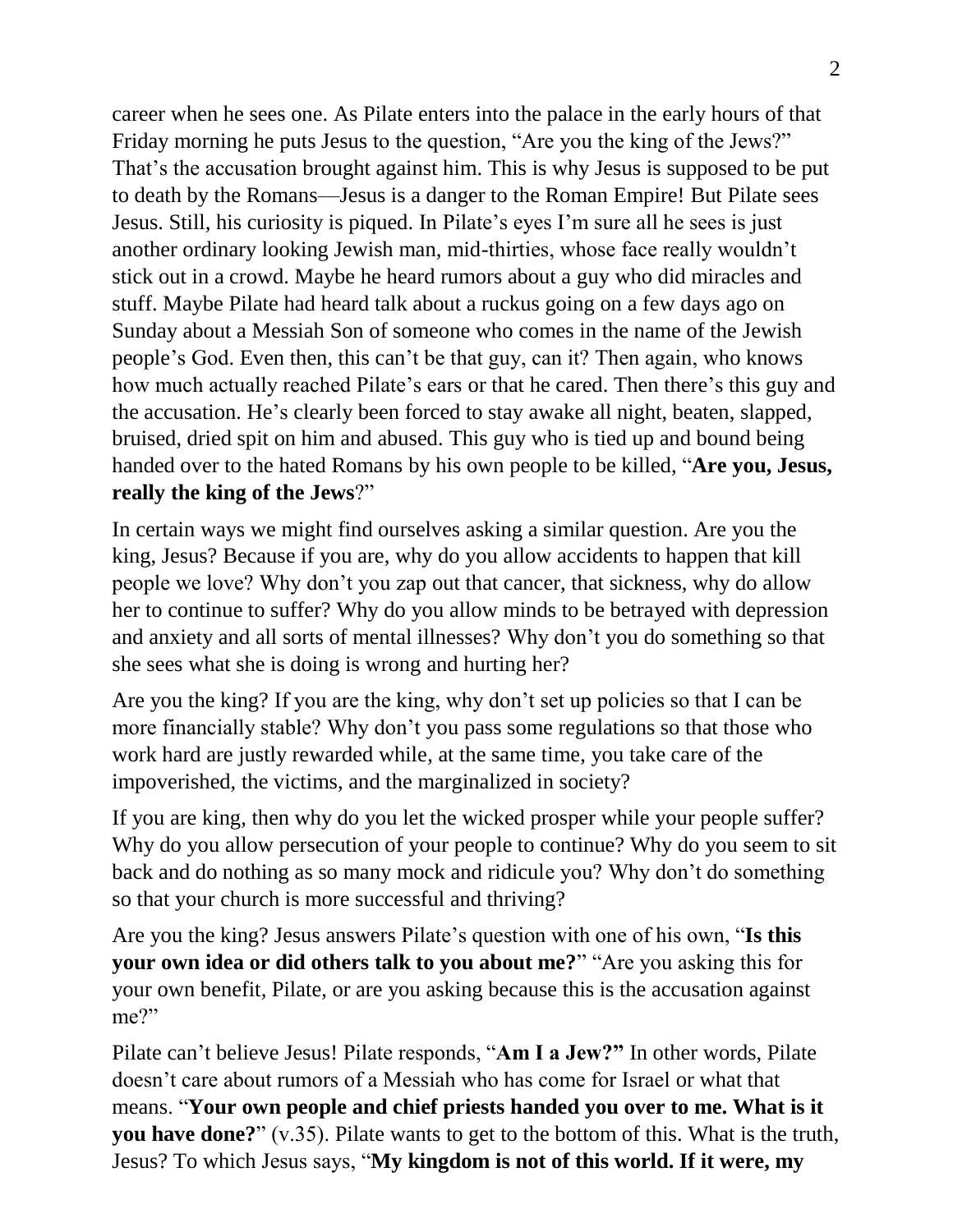## **servants would fight to prevent my arrest by the Jewish leaders. But now my kingdom is from another place**" (v.36).

That's the problem for the Jews, for Pilate, and for us. The Jews expected Jesus to be a king who would bring back the glory days of David. They would put down the Romans and Jesus would provide them with all the food they need or want like when he fed over 5000 people. Pilate expected Jesus to be a king with a plot of land for his kingdom with servants and armies to serve and adore him.

What are you expecting from the King? It seems we want him to set up a little paradise on earth for us where he takes away all suffering, pain, and sadness here—if not all, at least most. We want him to be a king who will listen to us, my ideas and my plans more than his own. We want him to be a king that we can openly criticize and willingly neglect while demanding that he comes to my call when it's convenient for me. We want a paradise where we can twist the king's word to fit our own agendas while getting rid of the difficult decisions and crossbearing he calls us to carry. We want a kingdom where Christianity rules and we fight for our rights and freedoms. Yes, we are the church militant, but our battle is not against flesh and blood. How quickly we can get wrapped up in the false idea that the job of the church is to make better citizens, good people, and fix society's problems. Jesus couldn't be clearer. His kingdom is not of this world. Therefore, his kingdom is not going to look like the other kingdoms of this world. He's not here to make paradise on earth. And still we find ourselves leaning on our own understanding, trusting in our own knowledge of what to expect, and loving what we think is best for us.

## At this point, Pilate thinks he has Jesus: "**You are a king then**!" Jesus answers, "**You say that I am a king. In fact, the reason I was born and came into the world is to testify to the truth. Everyone on the side of truth listens to me**" (v.37).

Are we any better than Pilate as we sit here and question the King's will and His plan? Are we any better than the Jewish leaders who hand Jesus over to be crucified? Are we any better than the soldiers who mock him and nail him to the cross? Are we any better than the man whose death sentence was moved to a life sentence without parole? Are we better than her who has made some bad choices and made a mess of her life? Are we any better than anyone who is not sitting here today? God forgive us for when act like it. After all, it was for your sins that Jesus is pierced by those nails. It was for your lack of trust and criticizing that he was crushed. It was for you that Jesus is punished.

But that's why he was born! That's the reason he is here! While we were still sinners, Christ was born to testify to the truth that God loves you despite your sins.